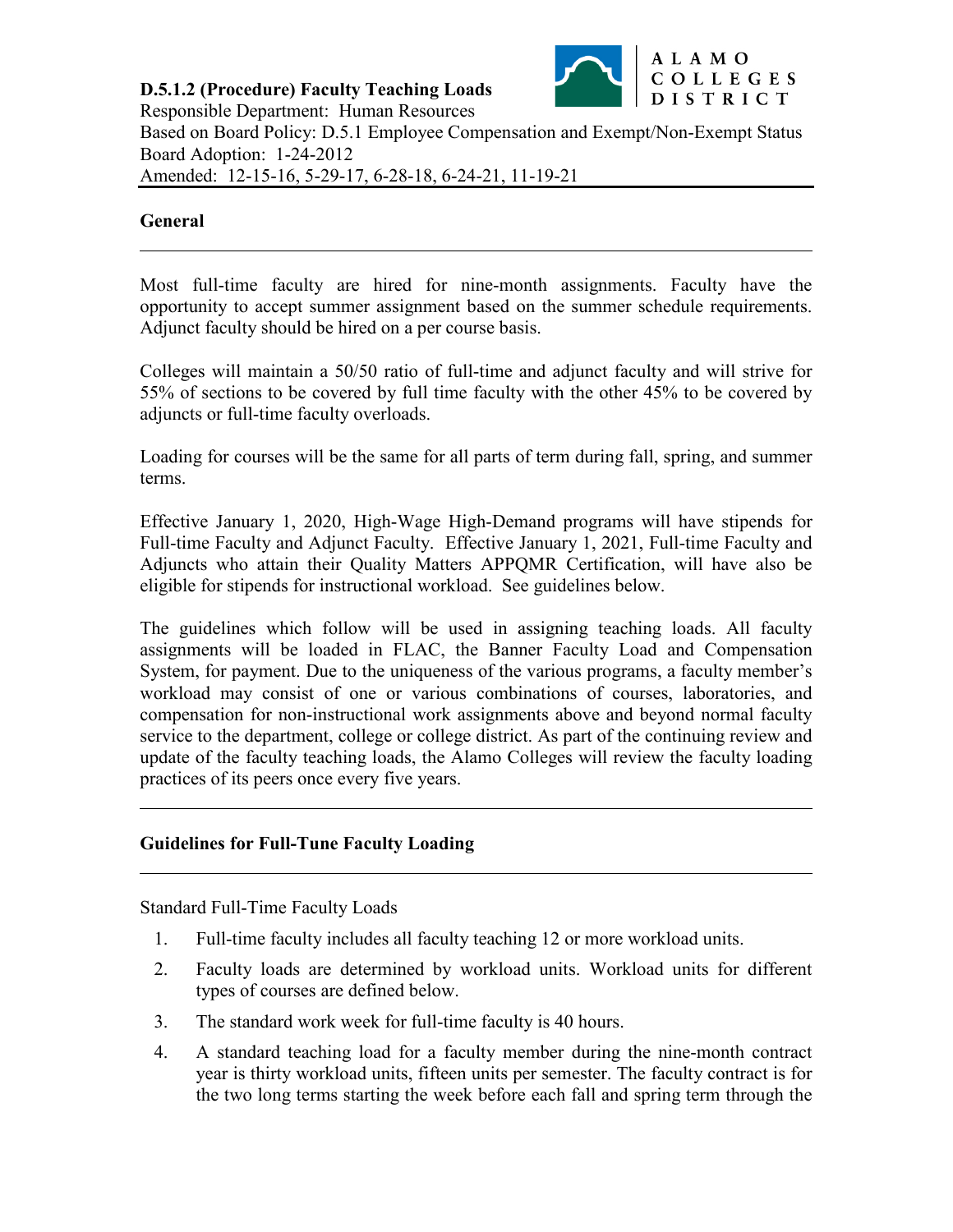

Responsible Department: Human Resources

Based on Board Policy: D.5.1 Employee Compensation and Exempt/Non-Exempt Status Board Adoption: 1-24-2012

Amended: 12-15-16, 5-29-17, 6-28-18, 6-24-21, 11-19-21

final class day of the fall and spring term. In addition, each faculty member will work two additional days to be identified by the college president.

- 5. Teaching loads less than fourteen workload units per semester must be approved by the Dean/Vice President based upon recommendation by the Department Chairperson/appropriate supervisor. Any reduction during semester will be made up in the following semester to maintain the nine-month standard workload of thirty workload units.
- 6. Any faculty member with an anticipated load of less than thirty workload units will be assigned additional duties by the Department Chair/appropriate supervisor in consultation with and as approved by the Dean/Vice President if the adjunct and/or overload assignments planned for other faculty cannot be reassigned to create a full load for the faculty member. Under some circumstances those duties may be assigned in the summer if such an assignment is necessary or timely to the needs of the college.
- 7. Loads for full time temporary faculty will follow the same guidelines as all fulltime faculty.
- 8. Adjunct faculty may be scheduled for fewer than 12 workload units per fall or spring semester.
- 9. Full-time Faculty in designated high-wage high-demand programs will receive an annual stipend, paid over the entire academic year.
- 10. Full-time Faculty who have attained their Quality Matters APPQMR Certification will receive an annual stipend, paid over the entire academic year.

Overload Assignments for Full-Time Faculty

Workload units above the standard 15 per fall and spring semester will be paid as overload (equivalent to adjunct pay). Fulltime faculty are limited to two courses, not to exceed 8 workload units, of overload during the long semesters plus two workload units beyond two overload courses if needed to perform non-instructional duties on release time. Overload work will be performed outside the 40-hour standard work week. Any exception to the maximum for extenuating circumstances must be approved by the Dean/Vice President, President, and Chancellor. There is no entitlement to overloads. Overloads are assigned per semester and are not guaranteed even if overloads have been assigned previously.

Release Time Assignments for Full-Time Faculty

Release time assignments shall be approved by the college Vice President and President. Release time will be part of the standard workload units and will be loaded into FLAC.

Summer Assignments for Full-Time Faculty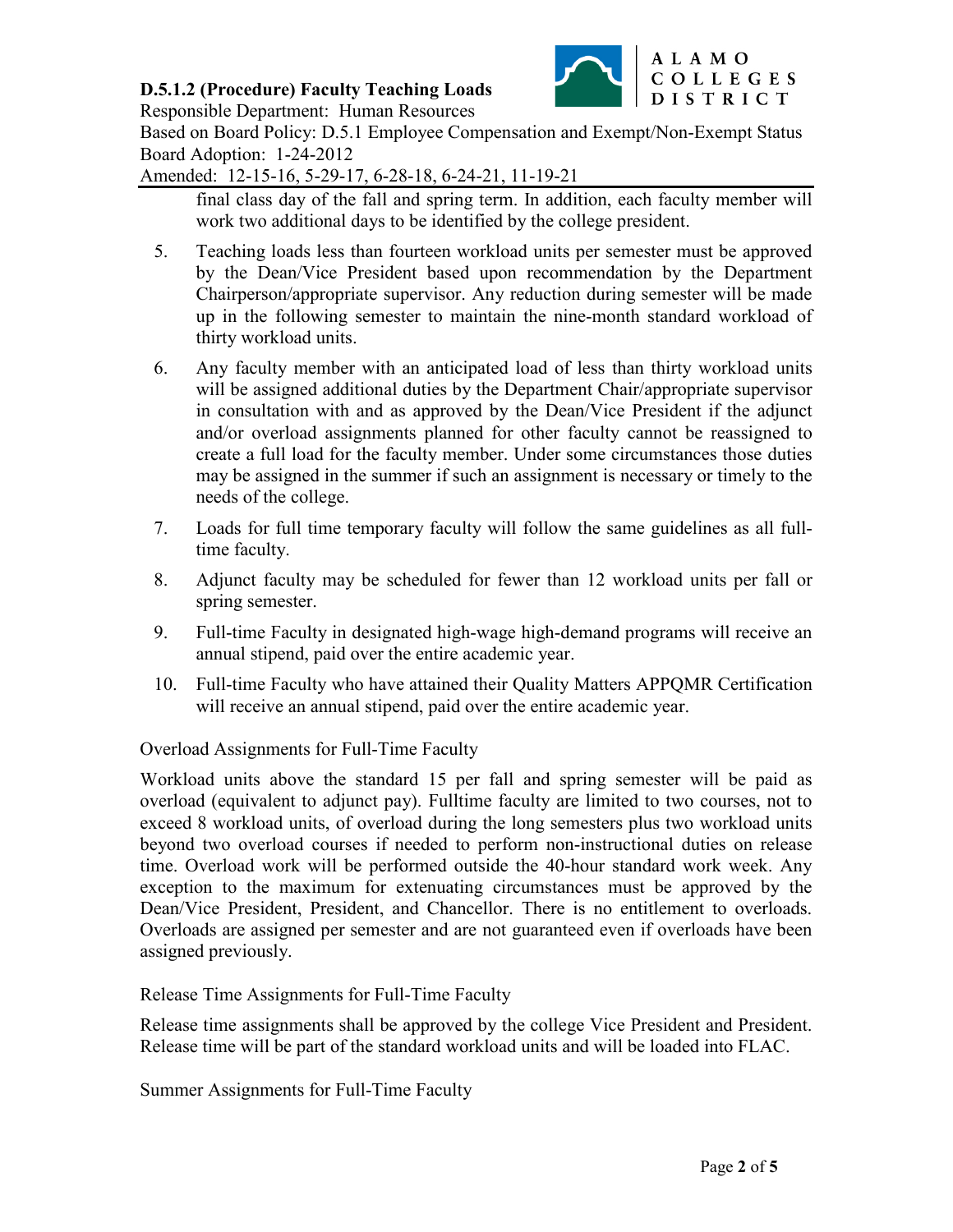

Responsible Department: Human Resources

Based on Board Policy: D.5.1 Employee Compensation and Exempt/Non-Exempt Status Board Adoption: 1-24-2012

Amended: 12-15-16, 5-29-17, 6-28-18, 6-24-21, 11-19-21

Seventeen workload units are the maximum allowed for full time faculty during the summer term. Full-time faculty may teach up to 12 workload units at 130% of the adjunct pay rate, or at 130% of the adjunct high-wage high-demand and/or APPQMR pay rates if applicable. For each 3-hour workload units, the faculty member agrees to serve 15 hours during the part of term in which the courses are scheduled (i.e., 6 workload units taught during the first 5-week summer part of term require 30 hours of work above the class time over the 5 weeks). Full-time faculty wishing to teach in summer must teach at the 130% rate for the first 12 workload units scheduled. Faculty teaching above 12 hours but no more than 15 will be compensated at the adjunct rate, or at the adjunct high-wage high-demand and/or APPQMR pay rates if applicable for the units above 12. Two additional workload units may be assigned for non-instructional work at the adjunct rate. Fall and spring full-time temporary faculty will be compensated at the adjunct rate, or at the adjunct high-wage high-demand and/or APPQMR pay rates if applicable, and adjunct workload guidelines will be followed for summer assignments.

#### Non-Instructional Workload/Assignments

Non-instructional workload is loaded as release time calculated at the rate of 42.67 work hours per workload unit during a regular 16-week semester and during the summer sessions: summer I, summer II and Maymester.

# **Guidelines for Adjunct Faculty Loading**

Adjunct faculty will be assigned fewer than 12 workload units (instructional and noninstructional) during the long terms (fall and spring) and no more than a total of nine units in the summer term (Maymester, Summer I and Summer II). Adjunct faculty are hired on a per- semester basis and there is no entitlement to renewal of a contract. Noninstructional workload for adjunct faculty is calculated at the rate of 42.67 work hours per workload unit during the long terms and for the summer.

Workload Unit Definitions

- 1. A workload unit is defined as one faculty lecture hour. One faculty lecture hour is 16 instructional contact hours. One instructional contact hour is equal to 50 minutes.
- 2. Classes have defined semester credit hours, lecture hours, and lab units as applicable which are identified in the eCatalog. Many are 3-3-0 (3 semester credit hours—3 lecture—0 lab). Some have combinations of lecture and lab hours (e.g., 3-3-1).
- 3. Decimals are used to define a portion of a workload unit, not a fraction.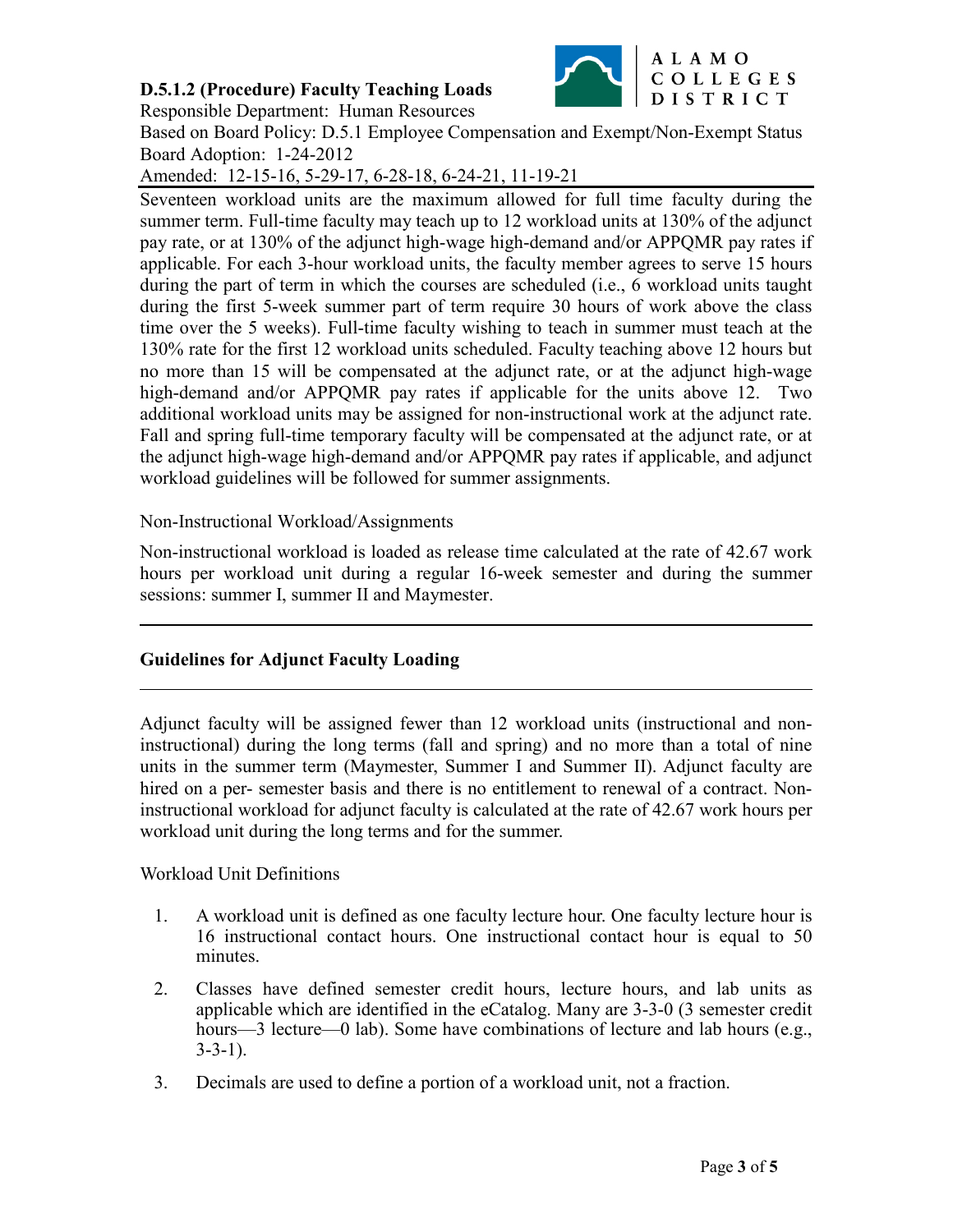

Responsible Department: Human Resources

Based on Board Policy: D.5.1 Employee Compensation and Exempt/Non-Exempt Status Board Adoption: 1-24-2012

Amended: 12-15-16, 5-29-17, 6-28-18, 6-24-21, 11-19-21

- 4. Private music classes will be limited to music majors.
- 5. Teaching loads are determined as follows
- 6. Compliance with accrediting agency guidelines or cooperative agency agreements may require variation from these guidelines. Such variations must be approved by the college Vice President, President, and Chancellor.

| <b>Class Assignment Definitions</b>                                                        | <b>Workload Units</b>                                                                                                                                               |
|--------------------------------------------------------------------------------------------|---------------------------------------------------------------------------------------------------------------------------------------------------------------------|
| Lecture                                                                                    | 1 workload unit per lecture hour                                                                                                                                    |
| Laboratory                                                                                 | 0.75 workload unit per faculty class contact hour per<br>week                                                                                                       |
| Faculty member<br>provides<br>supervision;<br>introduces<br>information; schedules the lab | Example: 2 laboratory hours in course of 3-3-2<br>2 lab hours x $0.75 = 1.334$                                                                                      |
| work; provides individual skills<br>instruction                                            | Effective January 1, 2020, lab loading will be<br>0.75, from 0.667 workload units per faculty<br>class contact hour per week.                                       |
| <b>Nursing Clinicals</b>                                                                   |                                                                                                                                                                     |
| As identified by SAC and SPC<br>and approved by Vice Presidents                            | 1 workload unit per laboratory hour                                                                                                                                 |
|                                                                                            | 0.125 workload unit for each student per credit hour<br>ofcourse                                                                                                    |
| Practicums, Internships,                                                                   |                                                                                                                                                                     |
| Cooperatives                                                                               | Example: 5 students enrolled at census1 credit hr.                                                                                                                  |
|                                                                                            | class = $0.125 \times 5 \times 1 = 0.625$                                                                                                                           |
|                                                                                            | 2 credit hr. class = $0.125 \times 5 \times 2 = 1.25$                                                                                                               |
|                                                                                            | 0.375 workload unit for each student per credit hour                                                                                                                |
|                                                                                            | ofcourse                                                                                                                                                            |
| <b>Private Music Lessons</b>                                                               | Example: 3 students enrolled at census<br>1 credit hr. class (30-minute lesson) = $0.375 \times 3$<br>2 credit hr. class (1 hr. lesson) = $0.375 \times 3 \times 2$ |

Workload Examples

When determining faculty loads (full time, overload, and adjunct)

Each lecture hour  $= 1$  workload unit

Each lab hour  $= 0.75$  workload unit